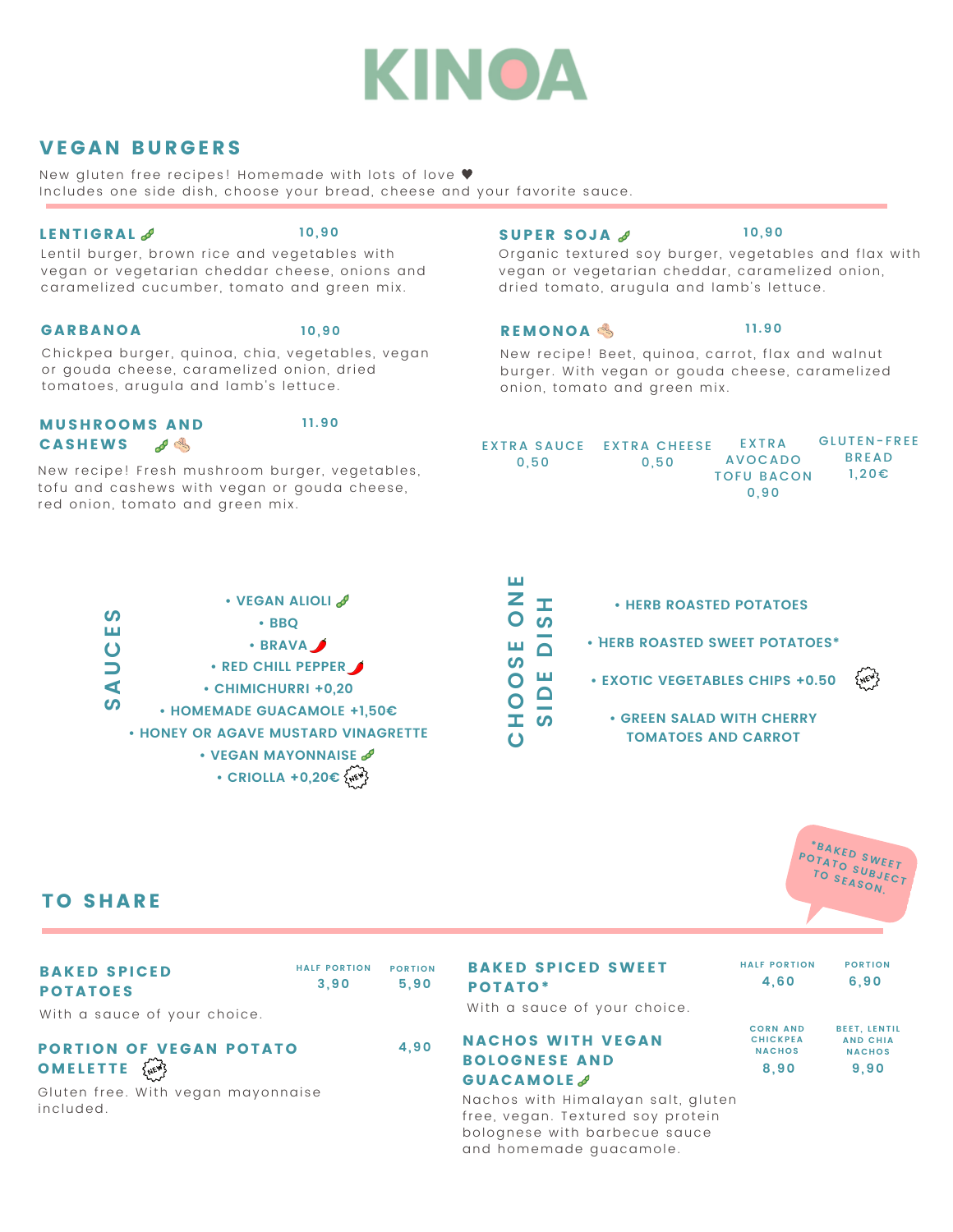# PIZZAS WITH WHOLE WHEAT FLOUR OR BUCKWHEAT

Homemade by us, slow cold fermentation. Available base with buckwheat flour (It may contain traces of gluten). You can choose mozzarella or vegan cheese. Size 26cm.

| PIZZA DE LA CASA <sup>S</sup>                                                                                                       | 10.90                                                             | <b>CHIMI</b>                                                                                           | 11,40 |
|-------------------------------------------------------------------------------------------------------------------------------------|-------------------------------------------------------------------|--------------------------------------------------------------------------------------------------------|-------|
| New recipe! Tomato sauce, hummus (no cheese),<br>peppers, carrots, zucchini, eggplant and onions. Now with<br>chimichurri included! |                                                                   | Tomato sauce, onion, vegan chorizo and<br>chimichurri squce.                                           |       |
| <b>TOFULANDIA</b>                                                                                                                   | 10, 40                                                            | RANCHERA-<br>Tomato sauce, onion, not chicken (textured pea<br>protein), jalapenos, and criolla sauce. |       |
| Carbonara style, soy cream, onion, mushrooms<br>and smoky tofu bacon.                                                               |                                                                   |                                                                                                        |       |
| I LOVE CHAMPIÑONES                                                                                                                  | 9.40                                                              | <b>BARBACOA</b>                                                                                        | 10,40 |
| Tomato sauce, now with extra mushrooms<br>and onions.                                                                               |                                                                   | Now with double barbecue sauce!, onion,<br>peppers, organic textured soybeans and<br>sweet corn.       |       |
| <b>MEDITERRANEA</b>                                                                                                                 | 9,40                                                              | RÚCULA Y TOMATES SECOS                                                                                 |       |
| Tomato sauce, dried tomatoes, eggplant, red<br>peppers and black olives.                                                            | Tomato sauce, onion, dried tomatoes, arugula<br>and black olives. |                                                                                                        |       |
| <b>FUGAZZETA</b>                                                                                                                    | 8,40                                                              | 8,40<br><b>MARGARITA</b>                                                                               |       |
| Caramelized onion and green olives.                                                                                                 |                                                                   | Tomato sauce, cherry tomatoes spiced with<br>olive oil, basil and garlic.                              |       |
| <b>ADDITIONAL BUCKWHEAT</b>                                                                                                         | <b>EXTRA</b>                                                      | <b>EXTRA SAUCE</b>                                                                                     |       |
| <b>BASE</b><br><b>IT MAY CONTAIN TRACES</b><br>OF GLUTEN)                                                                           | <b>INGREDIENT</b><br>0.90                                         | <b>CHIMICHURRI</b><br><b>RED CHILI PEPPER</b><br>CRIOLLA                                               |       |
| 2,00                                                                                                                                |                                                                   | 0,50                                                                                                   |       |
| <b>EMPANADAS ARGENTINAS</b>                                                                                                         |                                                                   |                                                                                                        |       |

Homemade Argentine-style empanadas. All vegan except those with cheese, where you can choose vegan or vegetarian cheese.

|                               |                                                                                                                                       | <b>PER UNIT</b> | <b>6 UNITS</b> |                                        |  |  |
|-------------------------------|---------------------------------------------------------------------------------------------------------------------------------------|-----------------|----------------|----------------------------------------|--|--|
| $\overline{\Omega}$<br>S<br>S | <b>CAPRESSE:</b> Tomato, basil, and vegan or vegetarian cheese.<br><b>CHAMPI:</b><br>Mushrooms, onion and vegan or vegetarian cheese. | 2.70            | 2,50           | <b>TAKE YOUR</b><br><b>PACK FROM 6</b> |  |  |
|                               | ESPINACA: Spinach with vegan bechamel sauce.                                                                                          |                 |                | TO 15€                                 |  |  |
|                               | <b>HUMITA:</b><br>Sweet corn with vegan bechamel sauce.                                                                               |                 |                | <b>GOURMET</b><br>+0.50€ PER<br>UNIT   |  |  |
| ш                             | CRIOLLA: New recipe! Organic textured soy protein, vegetables, PER UNIT<br>tomato sauce and teriyaki sauce.                           |                 | <b>6 UNITS</b> |                                        |  |  |
| $\alpha$                      |                                                                                                                                       | 3.20            | 3,00           |                                        |  |  |
| $\sqrt{2}$                    | NO POLLO THAI: Thai style! Textured pea protein, coconut<br>milk, vegetables and curry.                                               |                 |                |                                        |  |  |

#### **NEW GLUTEN-FREE QUICHES**

**G**

**P**

ທູ

**SIBL E**

New gluten free recipe! Price per portion, new format. Ask for the flavor of the day. It may contain traces of gluten.

> **OPT IO**

**NS**

**• BROCCOLI • MUSHROOMS AND LEEK • SPINACH AND SWEET CORN • ZUCCHINI O F L A VORS**

VEGAN: WITH TOFU CREAM

VEGETARIAN: WITH EGG AND EMMENTAL CHEESE.

5,40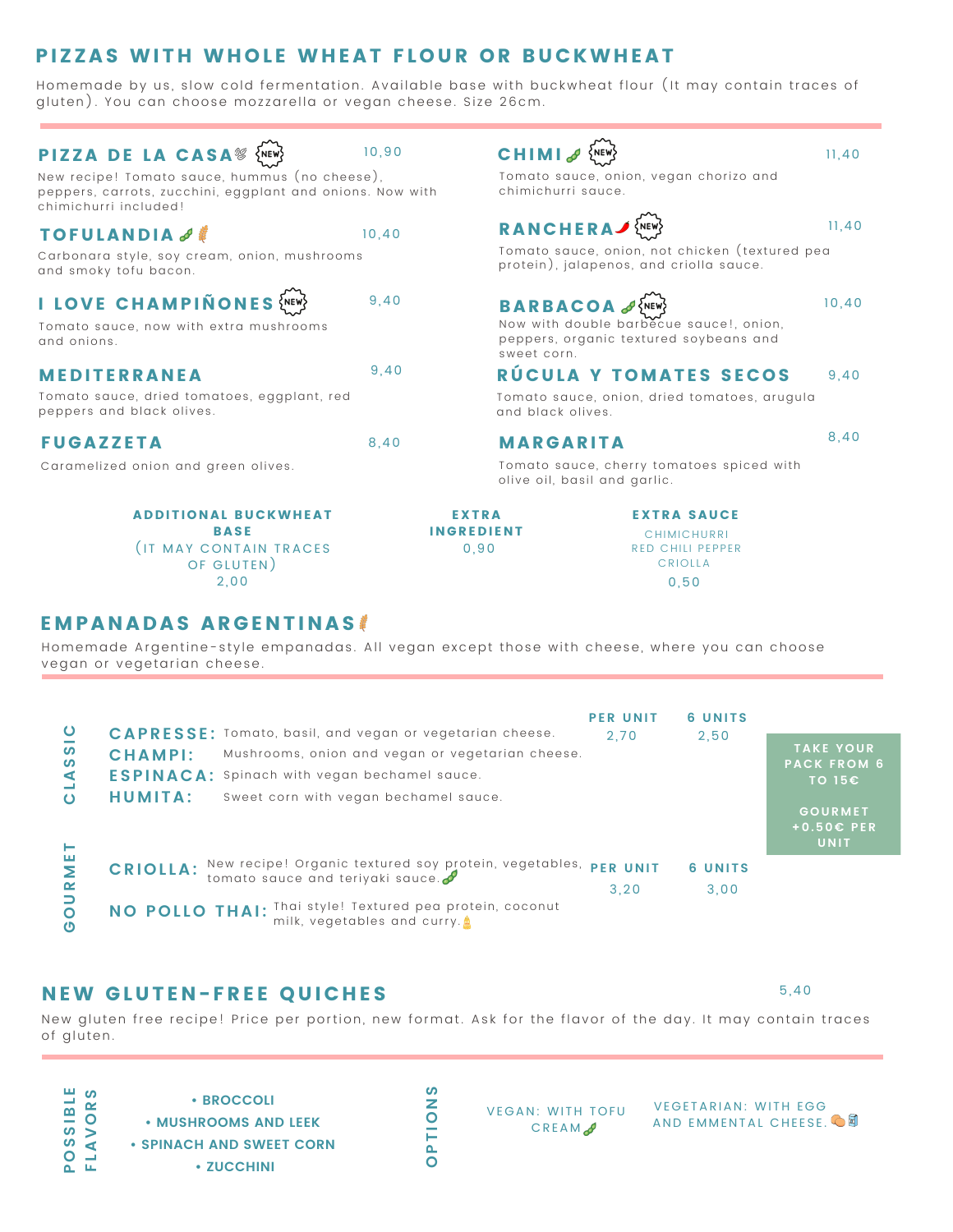## **NEW SALADS!**

**NEW FORMAT, WITH MORE INGREDIENTS**



#### **O U R S U G G E S T I O N S**

| QUINOA LOVERS&    | QUINOA, SPINACH, APPLE, MUSHROOMS, AVOCADO, VEGAN CHEESE OR<br><b>FRESH CHEESE AND NUTS.</b>         | 8.60/10.40 |
|-------------------|------------------------------------------------------------------------------------------------------|------------|
| VEGAN STYLES      | RICE MIX, GREEN MIX, CARROT, AVOCADO, CHERRY TOMATOES, SAUTEED TOFU<br>AND MIX FOR SALADS.           | 8.90/10.70 |
| <b>PRIMAVERA#</b> | COLOR PASTA, GREEN MIX, AVOCADO, RED ONION, MANGO, VEGAN CHEESE<br>OR FRESH CHEESE AND GREEN OLIVES. | 8.90/10.70 |
| <b>PROTEIN</b>    | QUINOA, SPINACH, AVOCADO, CUCUMBER, CHERRY TOMATOES,<br>NO CHICKEN (PEA PROTEIN) AND PEANUTS.        | 9.50/11.30 |

#### **C R E A T E Y O U R S A L A D**

8,60 10,40

## **B A S E (UP TO 2 OPTIONS)**

COLOR PASTA / QUINOA / THREE COLOR RICE / GREEN MIX / SPINACH / ROCKET AND LAMB'S LAMB (+0.30)

# **V I T A M I N S A N D M I N E R A L S (UP TO 3 OPTIONS)**

APPLE/ CARROT/ AVOCADO/ RED ONION/ SWEET CORN / CHERRY TOMATOES / CUCUMBER / MUSHROOMS / MANGO (+0.30)

#### **S U M P R O T E I N (UP TO 1 OPTION)**

FRESH CHEESE 1 VEGAN CHEESE / EGG / SAUTEED TOFU / NO CHICKEN (+0.90)  $\{N \in W\}$ P F A PROTEIN

# **T H E F I N I S H I N G T O U C H (UP TO 1 OPTION)**



WALNUTS / PEANUTS / GREEN OLIVES / CASHEWS (+0.90) / MIX FOR SALADS (+0.30) (NUTS, PUMPKIN SEEDS,<br>SUNFLOWER AND RAISINS)

**• VEGAN ALIOLI • SOY SAUCE • GLUTEN-FREE SOY SAUCE (+0.50) • MUSTARD AND HONEY OR SYRUP • VEGAN MAYONNAISE • BALSAMIC VINEGAR**  $\epsilon$  $\Omega$ **AUCE** $\boldsymbol{\omega}$ **B A SIS +0.50 V I T AMI N S A N D MI N ER A LS +0.50 S UM PROT E I N +0.90 T H E F I N A L TOUCH +0.90 S A UCE +0.50 EXTRA**00